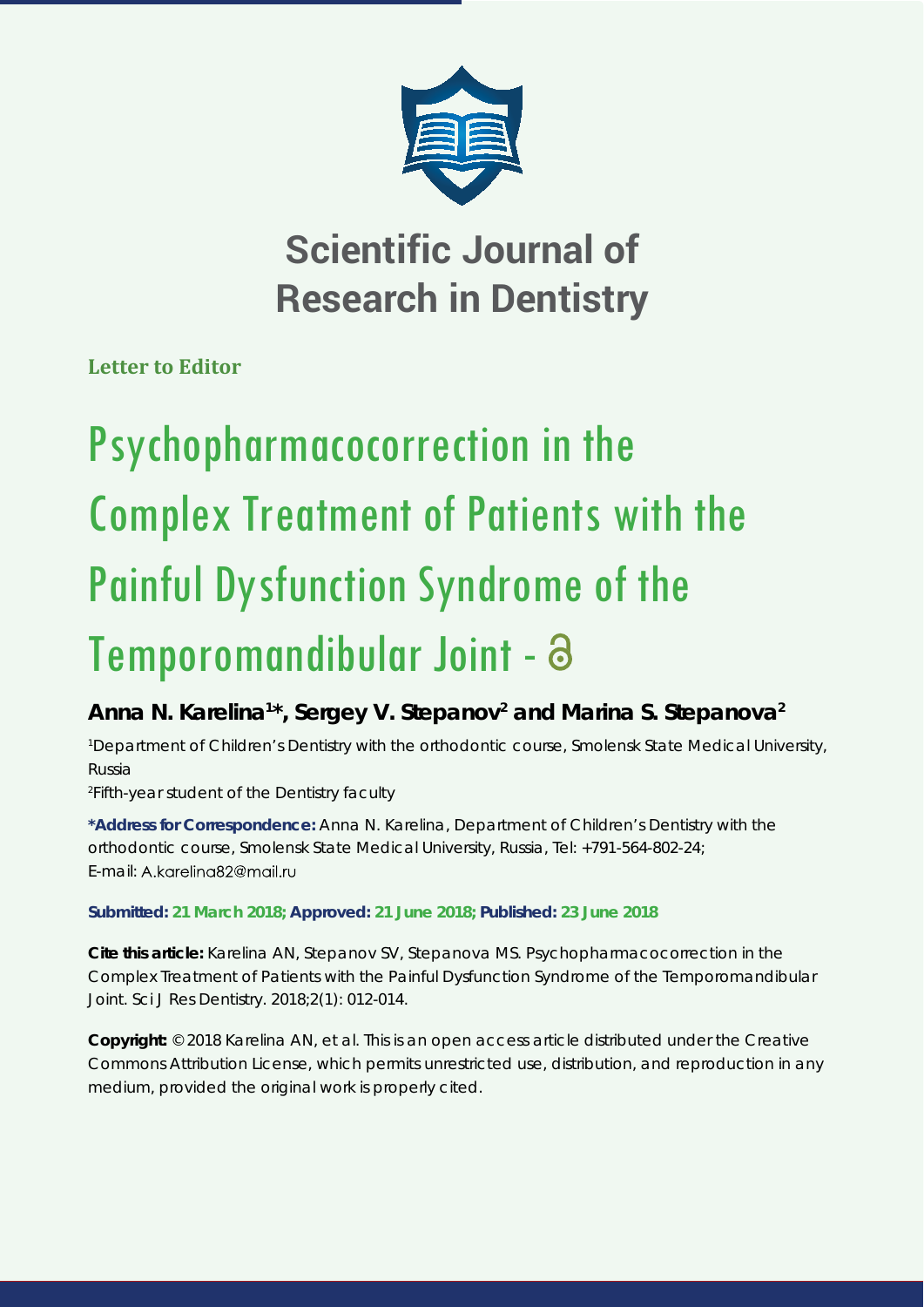#### **INTRODUCTION**

Dysfunction of the Temporomandibular Joint (TMJ) is one of the topical problems in Dentistry. On this pathology is reported in 14- 20% of children, adolescents and 40-85% of adult population [1-4].

The syndrome of painful dysfunction of the TMJ is a polyethiologic disease, and the role of individual factors in the development and maintaining of this pathological condition is not clear enough understood. The focus is on the occlusal-articulatory [5,6] and myogenic [7,8] of the etiological concept. In recent years, the dominant influence of psychosocial factors on the development of the syndrome of painful dysfunction of the TMJ [7,9-14].

So, the problem of diagnosis and treatment of patients with the TMJ pain syndrome is controversial, there is no methodological approach and continuity between physicians of different specialties, which makes it difficult to treat patients. The aim of the study was to increase the efficiency of diagnostics and treatment of the TMJ pain syndrome that based on clinica-functional analysis of the dentoalveolar system and psychological examination of patients.

#### **MATERIALS AND METHODS**

We conducted a study at the base of the SSMU. The main study group consisted of 70 patients with the TMJ pain syndrome. They were divided into 2 subgroups of 35 individual each depending on the mode treatment. The aim of the study the first subgroup received stage-bystage dental treatment (at the first stage - the manufacture of the splint therapy, on the second stage - normalization of occlusal-articulatory disorders using therapeutic, orthopaedic methods or their complex), supplemented by a differentiated psychopharmacocorrection, patients of the second subgroup received only dental treatment in view of the refusal of psychopharmacocorrection. Psychopharmacocorrection included prescription of antidepressants of different mechanism of action and psychological methods. The control group consisted of 20 people with no signs of a pathology of the TMJ and instructions to it in the anamnesis.

All patients had examination, which included clinical examination, study of control and diagnostic models of jaws in a fully regulated articulator, tuned to an individual function according to electronic axiography, cone-beam computed tomography of the TMJ with calculation and analysis of the main linear and angular parameters, electroneuromyography of masticatory muscles, evaluation of the severity of pain by 10-score VAS, cardiointervalography. To identify changes in the psychoemotional sphere, the characterological features of the personality of the patients were determined according to the test of K. Leonhard and G. Shmishek, depressive disorders according to the Beck scale.

After preliminary psychological testing, patients were advised to have a consultation of a psychotherapist with the patient's consent to this type of care. Patients of the 1st subgroup were differentially assigned antidepressants of different directions depending on the prevailing symptoms of depression, as well as methods of psychocorrection the method of autogenic training according to Schultz, method of submodeling reformation of the image of pain and visually-kinesthetic modeling. Methods of psychopharmacocorrection preceded dental treatment and accompanied each of its stages.

Statistical significance of differences between qualitative variables was assessed using Fisher's exact test or to calculate 95% confidence intervals for the odds ratios and the use of asymptotic criteria (Chisquare or Pearson's, Chi-square test of validity). For comparison of mean values in two groups were used heteroscedastic version of the Student's criterion (the criterion of Satterthwaite).

This study has been approved by the Ethics Committee at Smolensk state medical university, protocol № 12 from 26.04.2014.

#### **RESULTS**

Psychoemotional status of patients with the syndrome of painful dysfunction of the TMJ was manifested by as pronounced accentuations, as well as depressive disorders. The number of accentuated persons according (character questionnaire of K. Leonhard and G. Shmishek) in the group of patients with the TBA of the TMJ was significantly higher (81.4%) (the differences are statistically significant ( $p = 0.046$ , the Welch test)), than in the control group. At the same time accentuations at the level of 18 or higher points were noted on the scale of cyclotimity in 87.1% of cases, on the scale of dysthymia in 42.9% of cases, while the individuals of the comparison group did not demonstrate pronounced accentuations on these scales. Signs of depression on the Beck scale were noted in 64.3% of cases, the average score was  $14.21 \pm 0.361$  points which indicated mild depression level. The data indicated a patient's predisposition to depressive states and required a psychopharmacological correction, which must be taken into account when planning a complex therapy regimen.

In complex therapy of patients of the 1st subgroup after 6 months from the beginning of treatment, complete relief of symptoms of depression was observed (mean score on the Beck scale is  $2.11 \pm 0.168$ ) and the transition of pronounced accentuations along the characteristic scales of cyclotimicity and dysthymia in accentuations (mean scores were  $14.49 \pm 0.313$  points and 12.94  $\pm$  0.574 points, respectively), which is a positive effect of psychopharmacocorrection. In patients of the 2 subgroups who did not receive psychopharmacocorrection, the levels of accentuations and depression in the Beck correspond to the initial indices. In backdrop of positive dynamics in the psychoemotional status in patients of subgroup 1 there is a positive dynamics in the clinical symptomatology, which is confirmed by the results of additional research methods. There is a gradual increase in the amplitude of the bioelectric signal of both chewing and temporal muscles: after 6 months of complex therapy, the average amplitude of the bioelectric signal of the temporal and proper chewing muscles approached the similar parameters of the control group. Also in the patients of the 1st subgroup, the symmetry indexes of the distribution of the bioelectrical activity of the temporal and proper chewing muscles, as well as the ILMLJ index, are normalized, which confirms the improvement of the functional state of the chewing muscles. In the patients of the 2nd subgroup, who refused psychopharmacocorrection, the average amplitudes remain lower compared to those of the 1st subgroup and the control group, the positive dynamics of the analyzed indices is noted, however, there is an imbalance in the functioning of the masticatory muscles. In patients who received psychopharmacocorrection along with dental treatment, there was a more rapid and complete relief of the pain syndrome. By the end of treatment, the average score for a 10-point VAS was 0.142 points, TI 93 sets. Units, which corresponded to the norm. The patients of the 2 subgroup had a low positive dynamics, but the results indicate the pain syndrome persistance. Pronounced accentuations of character and depressive disorders in the majority of patients with the syndrome of painful dysfunction of the